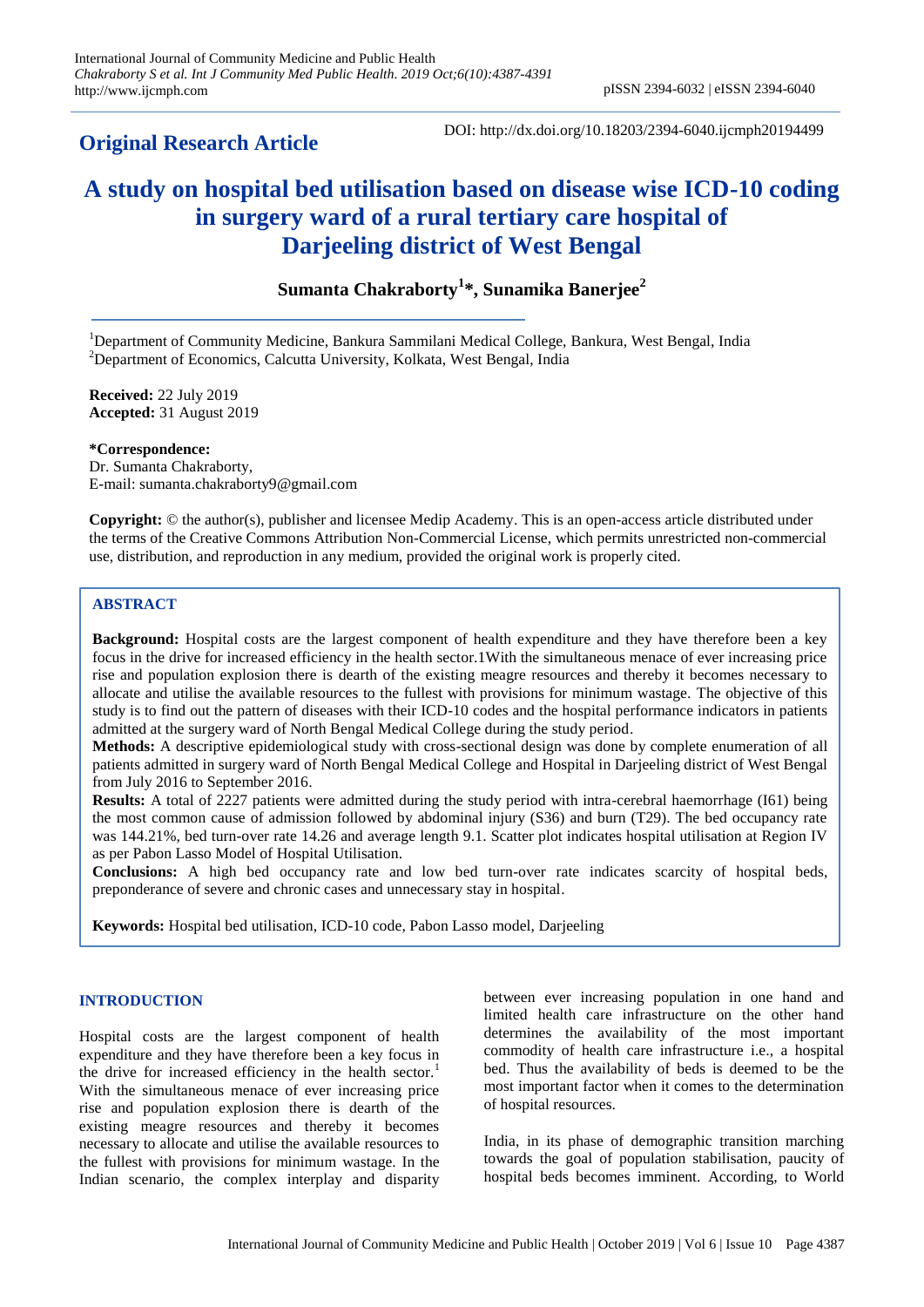Bank data of 2011, the number of hospital bed per 1000 population including Government and private run hospitals in India was 0.7 while in developed countries like USA, UK it was 2.9 each.<sup>2</sup> The average population served per bed in a Government run hospital in 2013 is 879 in India while it is below the National average at 1213 in West Bengal as per the data of Chief Data Officer, Government of India.<sup>3</sup> Moreover the cost of construction of a new bed is also to an extent of Rs.50,000 to Rs.1,00,000 added to its huge maintenance cost.<sup>4</sup>

There exists a complex interplay of a multitude of factors, including disease wise bed occupancy rate, geographically uneven allocation and social customs, beliefs and traditions that compound in the underutilisation of the scarcely available hospital resources.

To achieve a dual benefit of making up for the paucity of hospital beds and thereby reaping up significant financial gains, an efficient hospital bed management system is the call of the day.

The purpose of hospital service statistics are for identification of the deficiencies at various level i.e., input, process and outcome of the services and evaluation of the effectiveness and efficiency of the administration.

Hospital bed utilization indices reveals trends and pattern of hospital utilization. Davis and Macula have described various indices to assess the same, which are: average length of stay (ALS), bed occupancy rate (BOR), turn over rate  $(TOR)$ .

There are many studies regarding hospital bed utilisation but there is dearth of it in the hilly and difficult terrains of Darjeeling district which is home to diversified tribal communities with their unique cultural values and traditional beliefs. $6-10$  Also, there is scarcity of literature regarding, study of hospital bed utilisation as regard to different diseases coded by ICD-10 code being admitted to the surgery ward of the hospital.<sup>11,12</sup>

The aim of this study is to determine the hospital performance indicators in the surgery ward of North Bengal Medical College and Hospital, Darjeeling.

# **METHODS**

# *Study type*

Descriptive study with cross-sectional design.

# *Study area*

North Bengal Medical College, Darjeeling is the only tertiary care hospital catering populations from difficult and hilly terrains and draining North-eastern part of the country as also cases from bordering nations.

#### *Study setting*

Surgery ward of North Bengal Medical College and Hospital.

#### *Study period*

3 months from July 2016 to September 2016.

# *Study population*

All patients admitted at surgery ward of North Bengal Medical College and Hospital in various wards was included.

# *Sample size and sampling technique*

Complete enumeration of all patients admitted in surgery ward of North Bengal Medical College and Hospital in Darjeeling district of West Bengal during the study period fulfilling the study criteria.

# *Exclusion criteria*

Non-availability of relevant records.

# *Tools and technique*

Tools used for the study were pre-designed, pre-tested semi-structured validated schedule, relevant medical records or prescriptions or referral cards and ICD-10 training module. Techniques such observation, record reviewing and checklist monitoring were done.

# *Method of data collection*

Data collection was started after approval from Institutional Ethics Committee and respective higher authorities. Faculties and nursing staffs of the surgical wards was priory sensitised about the purpose and benefits of the study and their cooperation was sought.

Data was collected from the relevant records available in the ward using the pre-designed pre-tested schedule. The ICD-10 coding of the collected data was done by using appropriate and available software for ICD-10 coding and the data was entered in the Microsoft excel sheet.

# *Plan for analysis of data*

Completeness and consistency of data was checked and the data was analysed using principles of descriptive and inferential statistics as and when applicable. Data was analysed using IBM Statistical Package of Social Sciences version 22.

#### *Ethical issues*

Prior to study, ethical approval was obtained from the Institutional Ethics Committee of North Bengal Medical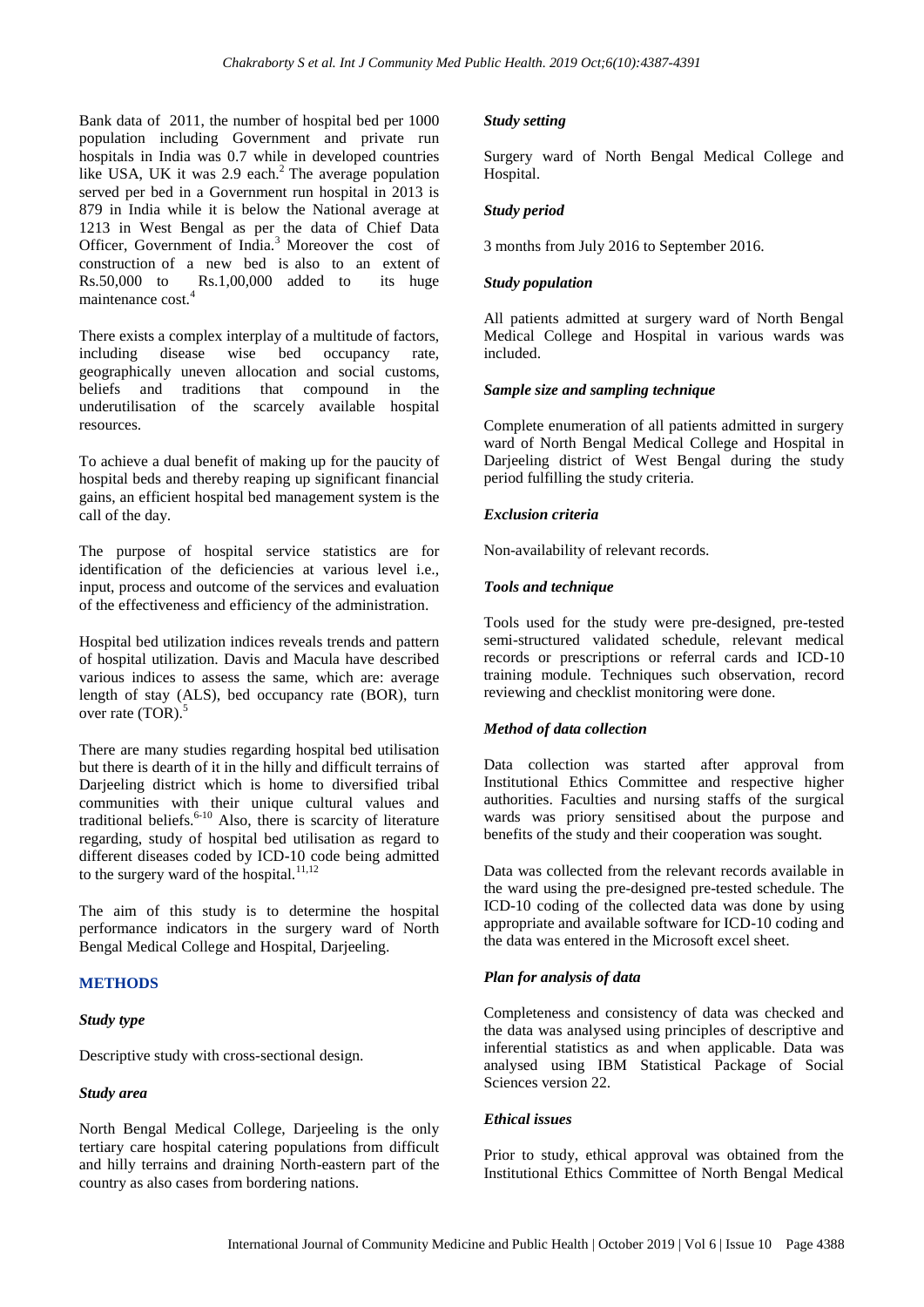College, Darjeeling West Bengal. Permission regarding handling of data was taken from the Medical Superintendent cum Vice-principal of the college. The purpose and procedure of the study was explained to the on-duty nursing staff and thereby the data was collected from the available records in the ward.

# **RESULTS**

A total of 2227 patients were admitted in the surgery ward of North Bengal Medical College, Darjeeling during the study period. Table 1 show that the bed occupancy rate in the present study was 144.21%, bed turn-over rate was 14.26 and the average length of stay was 9.1. The OPD: IPD ratio was 6.9 and 1164 surgeries, 1912 investigations and 779 blood transfusions were done during the study period.

# **Table1: Hospital performance indicators in surgery ward.**

| <b>Hospital performance indicators</b> | <b>Value</b> |
|----------------------------------------|--------------|
| <b>Bed occupancy rate</b>              | 144.21%      |
| Turn-over rate                         | 14.26        |
| Average length of stay                 | 9.1          |
| <b>Outpatient/inpatient ratio</b>      | 6.9          |
| <b>Number of surgeries</b>             | 1164         |
| <b>Number of investigations</b>        | 1912         |
| <b>Number of blood transfusions</b>    | 779          |



#### **Figure 1: Pattern of diseases with ICD-10 codes.**

The pattern of diseases with ICD-10 codes was shown in Figure 1. It was found that Chapter XI (Diseases of Gastro-intestinal system) was maximum at 29% followed by Chapter XIX (External injuries) 24%, Chapter IX (Diseases of circulatory system) 19% and Chapter II (Neoplasms) 18%.

Figure 2 shows the pattern of neoplasms among study subjects. 70% were gastro-intestinal neoplasms followed by renal (8%), breast (8%) and thyroid (5%) neoplasms. Among the gastro-intestinal neoplasms colon (17%), gall bladder (14%), stomach (13%), oral cavity (11%) followed by rectum (10%) were most common.









Scatter plot indicates hospital utilisation at Region IV as per Pabon Lasso Model of Hospital Utilisation (Figure 3).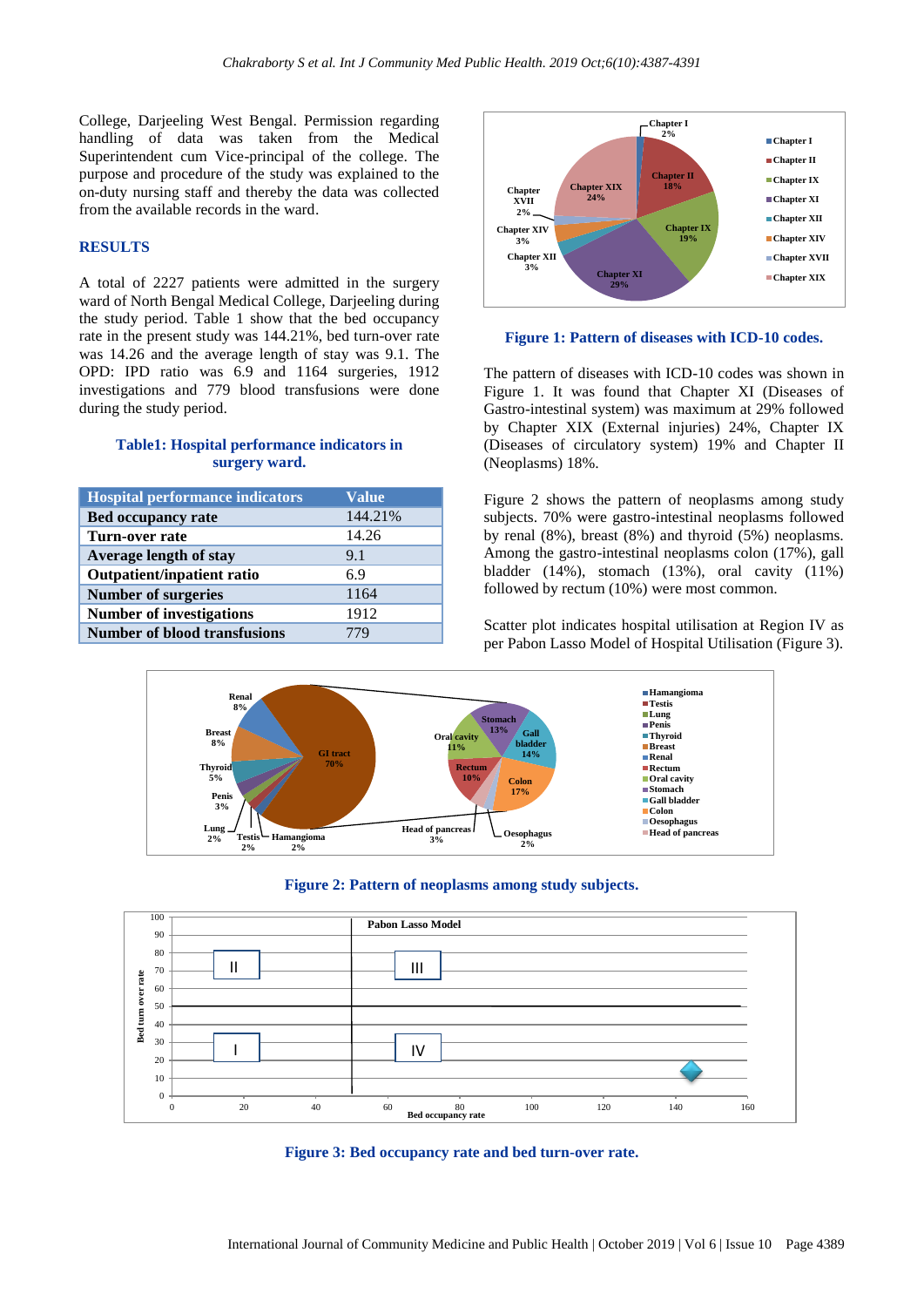#### **DISCUSSION**

The bed occupancy rate in the present study was 144.21% indicating high patient turnout as compared to the number of available beds, hence floor admission were present. It also indicates a good reputation of the hospital and the availability of multiple services in one place. Also, a dearth of required services in the peripheral public health care institutions and the lack of availability of reputed private health care institutions may added to increased admission rate and thereby high bed occupancy rate. A study in Ranchi<sup>15</sup> and Iran<sup>16</sup> also has increased bed occupancy rate. The comparative bed utilisation indices in the present study in comparison with other similar studies in India and abroad was shown in Table 2.

**Table2: Relative hospital utilisation indices as reported by different studies.**

| Name of the author              | Bed occupancy rate $(\% )$ | <b>Bed turn-over rate</b> | Average length of stay (days) |
|---------------------------------|----------------------------|---------------------------|-------------------------------|
| Present study $(2016)^a$        | 144.21                     | 14.26                     | 9.1                           |
| Borkar et al. <sup>5,a</sup>    | 75.71                      | $\overline{\phantom{a}}$  | 5.39                          |
| Quereshi et al. <sup>13,a</sup> | 87.41                      | 56.68                     | 6.9                           |
| Marcelo et al. <sup>14,b</sup>  | 52.2                       | 39.1                      | 7.2                           |
| Haider et al. <sup>15,a</sup>   | 118.51                     | 43                        | 9.5                           |
| Bastani et al. <sup>16,b</sup>  | 114.8                      | 2.4                       | 1.82                          |
| Dutta et al. <sup>17,b</sup>    | 61.3                       | 13.8                      | 14.7                          |

\*a: Studies in India; b: Studies abroad.

The bed turn-over rate was 14.26 indicating the slow speed of rotation of patients on any bed. The more complicate the case dealt with by the hospitals, the smaller is the turn-over rate. A high average length of stay indicates severity and chronicity of the cases being admitted in the hospital.

Scatter plot indicates hospital utilisation at Region IV as per Pabon Lasso Model of Hospital Utilisation. The implication of the findings is that there were large proportions of severe cases, predominance of chronic cases and long duration of hospital stay. All those findings accentuate the scarcity of bed and dearth of proper facilities in the peripheral health care facilities. This model was also used in a study in Iran by Mohammad et al to evaluate the efficiency of hospitals in a province.<sup>18</sup>

#### *Limitations*

Time was the greatest limitations of the present study, to study the trend of the disease a minimum of 5 years data collection is required. Also, to comment further on hospital utilisation indices a minimum of 1 year study is essential.

#### **CONCLUSION**

It was found in this study of utilization of hospital beds that though the Bed occupancy rates were on an overall very high, suggestive of less number of beds. The difficult terrains it serves with in-flow of patients from neighbouring states like Bihar and Assam and neighbouring countries like Bangladesh and Nepal along with the districts of Northern part of West Bengal is partly responsible for the high bed occupancy rates suggesting dearth of required services in the more peripheral public health care institutions and inadequacy of private health care institutions.

To deal with the situation, there is urgent need for increase in the number of beds and also the number and availability of trained human resources and other material resources not only in the tertiary care hospitals but also in the peripheral health care institutions. More sophisticated and super-specialised units like Burn unit, Trauma care unit are the need of the hour. A month by month statistical analysis would enable the administrators to plan ahead for meeting this contingency and do the necessary corrective measures for a particular ward or for a particular season.

This study provides an insight that to get the best out of a hospital bed in any hospital, the hospital authorities should formulate its policies taking into account the local community requirements, socio-economic status, marketing strategies and use all hospital resources to the fullest potential.

#### *Funding: No funding sources*

*Conflict of interest: None declared Ethical approval: The study was approved by the Institutional Ethics Committee*

#### **REFERENCES**

- 1. Lewellyn L, Davies R, Macaulay HMC. Hospital Planning and Administration, WHO Monograph series No 54. Geneva, New Delhi: Jaypee Brothers; 1995: 35.
- 2. Available at: http://data.worldbank.org/indicator/ SH.MED.BEDS.ZS. Accessed on 19 May 2016.
- 3. Available at: https://data.gov.in/resources/stateutwise-number-government-hospitals-and-beds-ruraland-urban-areas-including/download. Accessed on 19 May 2016.
- 4. Park K. Text Book of Preventive and Social Medicine. 23rd edition. Jabalpur: M/s. Banarasidas Bhanot; 2014: 616.